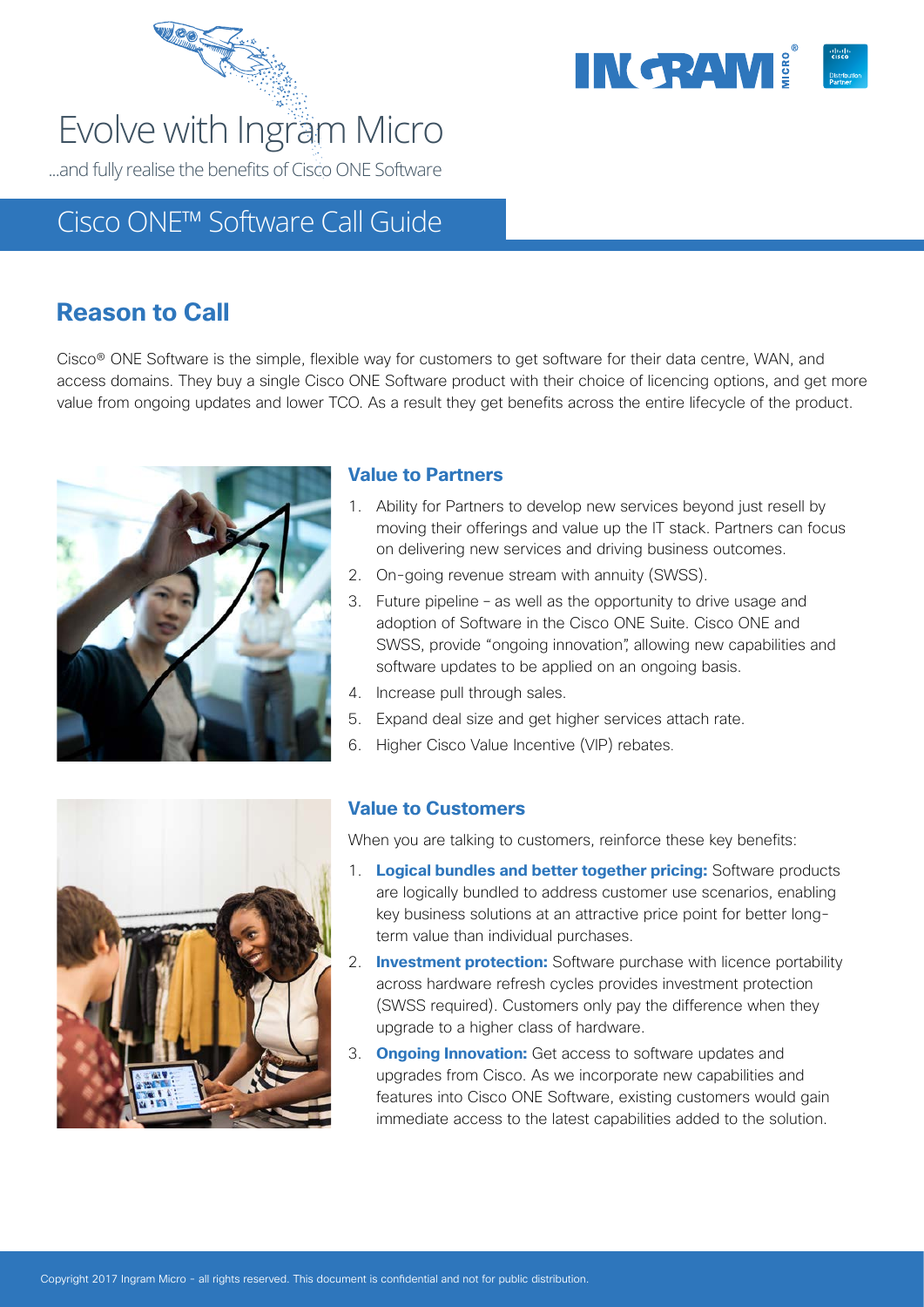

# **Key Offers and Incentives**

### **New Promotion for Cisco ONE Wireless LAN Controllers 8540/5520:**

We are pleased to announce a new six-month wireless promotion to help drive wireless LAN controller (WLC) refresh to the new 8540/5520 controllers. In order to help customers get their networks ready for 802.11ac Wave 2. During Q1-Q4 FY17, we are removing the two-year restriction currently in place for brownfield, and discounting the price by up to 25%. The SKUs are orderable today, with the following two options:

| <b>Option:1</b>                                                                                                                                                                                                                                            | <b>Option: 2</b>                                                                                                                                                                                                                                                                                               |
|------------------------------------------------------------------------------------------------------------------------------------------------------------------------------------------------------------------------------------------------------------|----------------------------------------------------------------------------------------------------------------------------------------------------------------------------------------------------------------------------------------------------------------------------------------------------------------|
| If the customer has an existing Cisco wireless controller<br>(with access point licenses) and PI Lifecycle they<br>can purchase for \$150 per access point (previously<br>\$200 per access point with two year restriction - 25%<br>savings).              | If the customer has an existing Cisco wireless<br>controller (with access point licences) but does not<br>have PI Lifecycle they can purchase for \$200 per<br>access point (previously \$250 per access point with<br>two year restriction - 25% savings).                                                    |
| What does the customer get?                                                                                                                                                                                                                                | What does the customer get?                                                                                                                                                                                                                                                                                    |
| Access point licence<br>(ported over from older controller)<br><b>PI</b> Assurance<br>$\bullet$<br>CMX Base (or MSE 8)<br>$\bullet$<br>Cisco ISE base<br>(25 endpoints per access point)<br>Licence portability and ongoing innovation for<br>all features | Access point licence<br>(ported over from older controller)<br>PI Lifecycle<br>$\blacksquare$<br>PI Assurance<br>$\blacksquare$<br>CMX Base (or MSE 8)<br>$\blacksquare$<br>Cisco ISE base (25 endpoints per access point)<br>$\blacksquare$<br>Licence portability and ongoing innovation for<br>all features |

The ordering process is simple. When selecting options under C1-AIR-CT8540-K9 or C1-AIR-CT5520-K9, you'll notice the above two options under Cisco ONE Upgrade Promotion – simply select the appropriate option and enter the quantity equivalent to the number of currently owned access point licences that the customer wants to convert to Cisco ONE Software and port to the next-generation controllers. If the customer has a 5508 with 500 access point licences, but only 400 access points attached to it, they do not have to convert all 500 to Cisco ONE. They can just convert and port what they need.

### [Click to learn more](https://communities.cisco.com/community/partner/cisco-one)

#### **Where to Find Opportunities**

Target **network** and **operations buyers** as well as Cisco customers (data centre, WAN, or access domains) who are:

- Not fully using all that Cisco has to offer (only using basic or single software features)
- Tired of "throwing away money" at every network refresh by having to repurchase software
- Interested in using more modern networking software, but have shied away due to cost
- Desiring more predictable IT spending on their networking and data centre purchases
- Seeking to reduce CapEx and operationalise more expenses
- Wanting to stay compliant and maintain their security
- Looking for competitively-priced solutions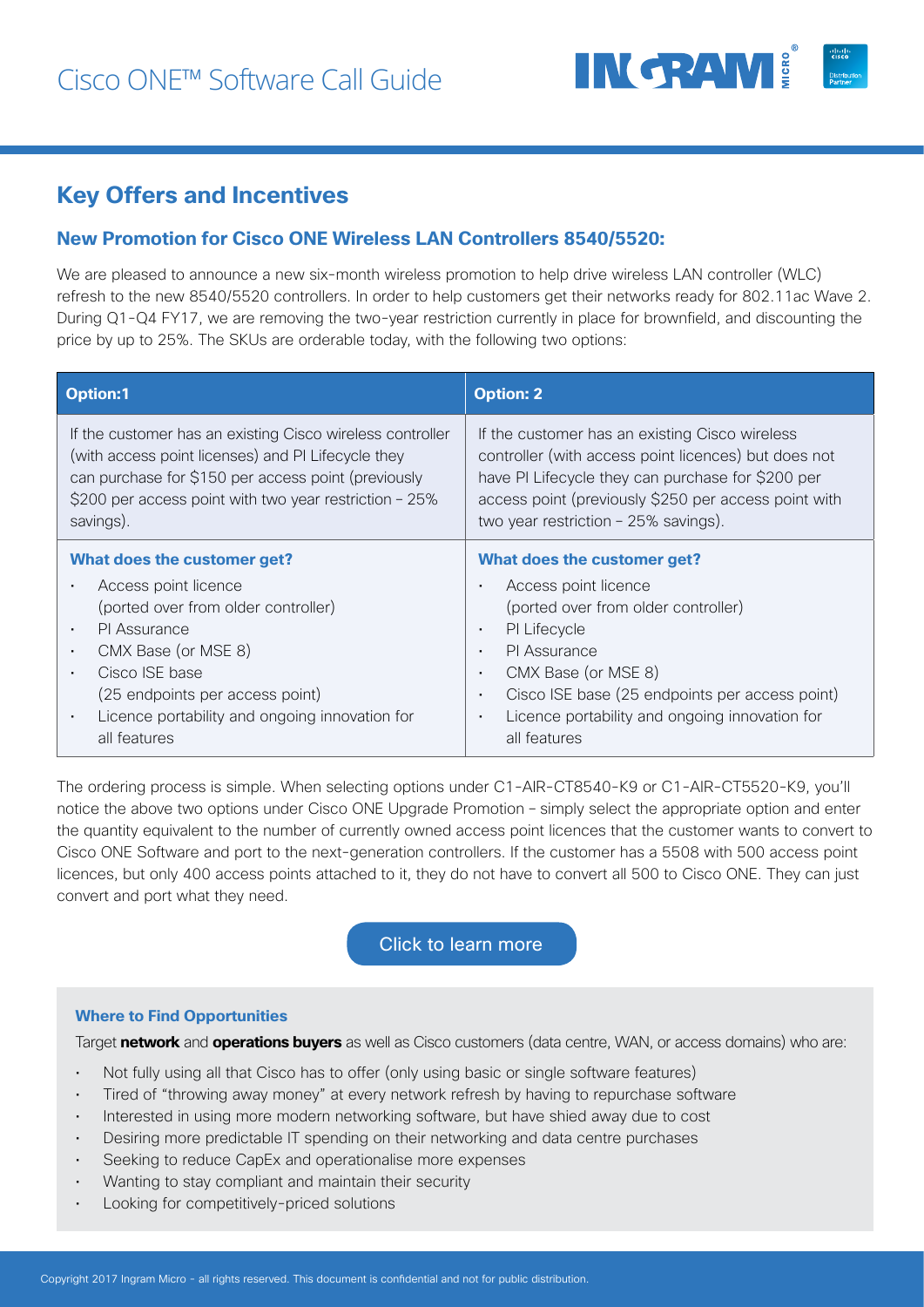

# **Qualifying Questions**

| Question                                                                                                | Solution                                                                                                                                                                                                                                                                                                                                                                                                                                                                                                                        |
|---------------------------------------------------------------------------------------------------------|---------------------------------------------------------------------------------------------------------------------------------------------------------------------------------------------------------------------------------------------------------------------------------------------------------------------------------------------------------------------------------------------------------------------------------------------------------------------------------------------------------------------------------|
| Are you consolidating vendors?                                                                          | Purchasing software from Cisco and our competitors?<br>Focus on displacing competitors.                                                                                                                                                                                                                                                                                                                                                                                                                                         |
| Are you seeking new buying models?                                                                      | Has the customer had a compelling event causing a need to refresh existing<br>products or services?<br>Focus on consumption model and outcomes (capabilities, return on investment (ROI)                                                                                                                                                                                                                                                                                                                                        |
| Do you currently consume anchor services?                                                               | Does the customer already use one or more of these?<br>WAN - at least one Cisco TrustSec, unified communications, AES license, or<br>Cisco Unified Border Element<br>Access switching - IP base, full L3 routing, features, FNF<br>٠<br>Access wireless - WLC, Cisco Prime Infrastructure Lifecycle Licence<br>$\blacksquare$<br>Data centre networking - Enterprise LAN or SBUN<br>$\blacksquare$<br>Data centre compute - Cisco Unified Computing SystemTM Director or<br>Central, Intercloud<br>Focus on establishing value. |
| Do you feel you are "throwing away money" at every<br>network refresh by having to repurchase software? | Focus on the value offered by Cisco ONE Software.                                                                                                                                                                                                                                                                                                                                                                                                                                                                               |
| Are you interested in using a more comprehensive<br>range of networking software?                       | Focus on the value Cisco ONE Software offers by purchasing a combined package of<br>software and the business value it will add.                                                                                                                                                                                                                                                                                                                                                                                                |

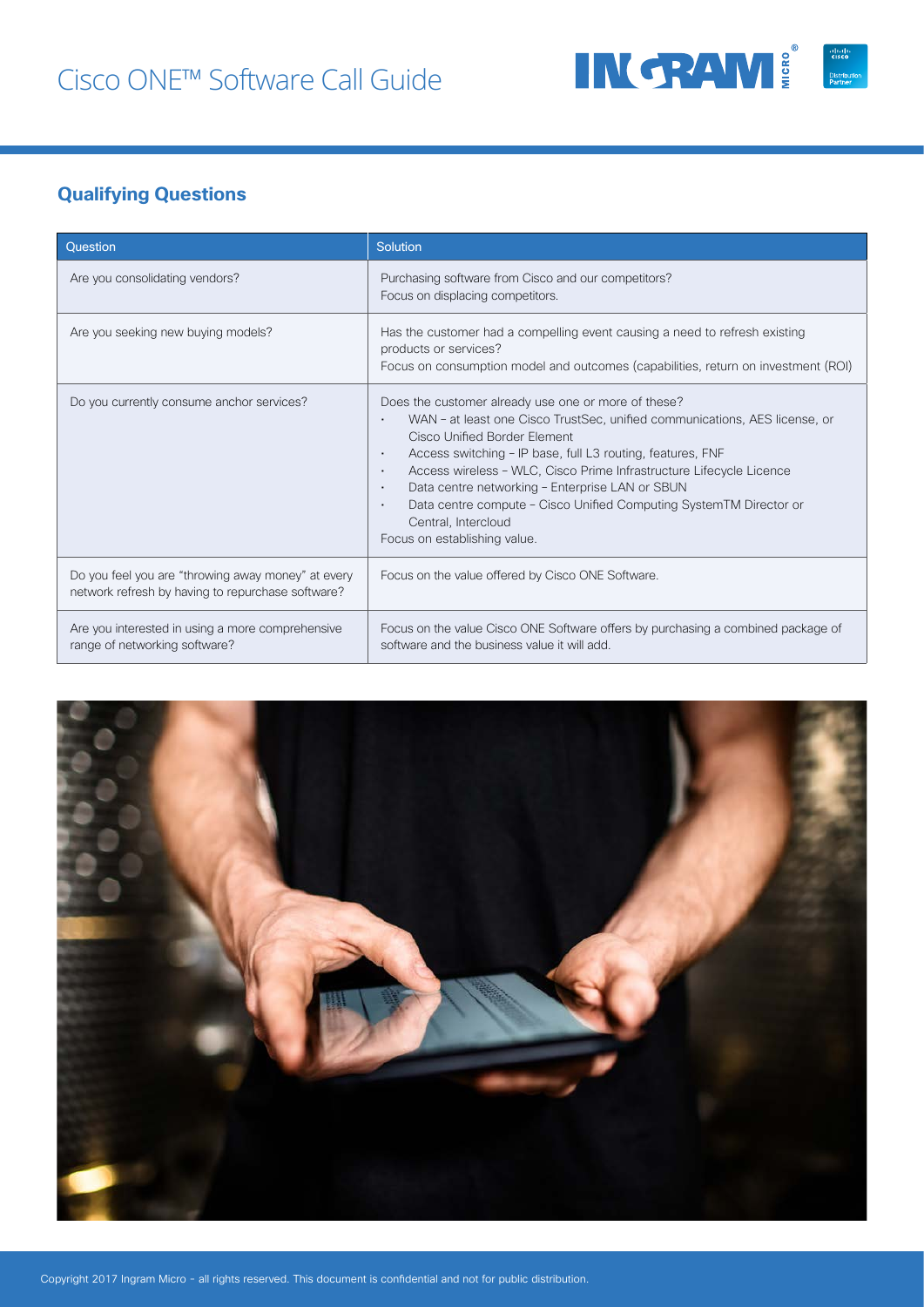

### **Discovery Questions - General**

| Question                                                                                                                                                                     | Response                                                                                                                                                                                                                                                                                                                                                                                                                                                                                                                                                                                                                                |
|------------------------------------------------------------------------------------------------------------------------------------------------------------------------------|-----------------------------------------------------------------------------------------------------------------------------------------------------------------------------------------------------------------------------------------------------------------------------------------------------------------------------------------------------------------------------------------------------------------------------------------------------------------------------------------------------------------------------------------------------------------------------------------------------------------------------------------|
| Each domain in the Cisco ONE Software<br>model offers a "Foundation" bundle. What<br>is "Foundation," and is it the same for all<br>products?                                | Foundation products are a collection of the most common software-licenced capabilities<br>for each area of the network, data centre, and cloud; WAN; and access. Capabilities will<br>differ depending on which area of the network is being addressed. In general, Foundation<br>products deliver the capabilities that most customers need, including basic networking,<br>security, and systems management.                                                                                                                                                                                                                          |
| Each domain in the Cisco ONE Software model<br>offers an Advanced Application product. What<br>is an Advanced Application product, and are<br>they the same for all domains? | Advanced Applications for Cisco ONE Software address a broader range of customer<br>use cases and differ by architecture.<br>For example, the ability to deploy advanced voice and video solutions is enabled by the<br>Cisco ONE WAN Collaboration product. Cisco ONE Advanced Mobility Services allow<br>customers to customise their wireless environment to deliver a tailored experience, which is<br>a valuable benefit for retail and branch offices.                                                                                                                                                                            |
| How does my customer migrate equipment<br>and software that they already own to the new<br>Cisco ONE Software licencing model?                                               | Cisco is developing promotional offers to extend credit to customers for existing software<br>licence purchases when moving to the Cisco ONE Software model. These will be managed<br>as campaigns to accelerate their migration to Cisco ONE Software. (Also see question on<br>Mid-cycle Refresh.)                                                                                                                                                                                                                                                                                                                                    |
| What is licence portability?                                                                                                                                                 | Licence portability is a key benefit of the Cisco ONE Software model. Previously, software<br>application licences were node-locked to a specific device. When you need to move to a<br>different device, licence portability entitles you to move your software licences to that new<br>product. You can leverage your existing investment in Cisco software and you may not need<br>to repurchase licences when doing a hardware refresh. Depending on the feature set you<br>use, this can lead to significant savings.                                                                                                              |
| What are the customer's financial benefits for<br>buying Cisco ONE Software?                                                                                                 | There are several advantages over the current licencing model:<br>Licences are portable between generations of hardware, eliminating the need to<br>repurchase software when upgrading to new hardware<br>Costs can be amortised over the lifetime of the software and paid from the more<br>flexible OpEx budget instead of the more strictly-controlled CapEx budget<br>"Better together" pricing can provide lower initial costs and reduce your TCO over the<br>software lifecycle. In a typical unified access refresh use case, you could save 9% in<br>software costs over a five-year refresh lifecycle with Cisco ONE Software |
| How does your customer intend to secure and<br>manage the box in question?                                                                                                   | Cisco ONE Software enables you to holistically look at what the customer is trying to<br>achieve and move away from a box by box discussion.                                                                                                                                                                                                                                                                                                                                                                                                                                                                                            |
| How do customers ensure they are correctly<br>licensed with Cisco ONE Software?                                                                                              | Cisco offers Smart Accounts which allow your customers to manage their software and<br>licence compliance in real time.                                                                                                                                                                                                                                                                                                                                                                                                                                                                                                                 |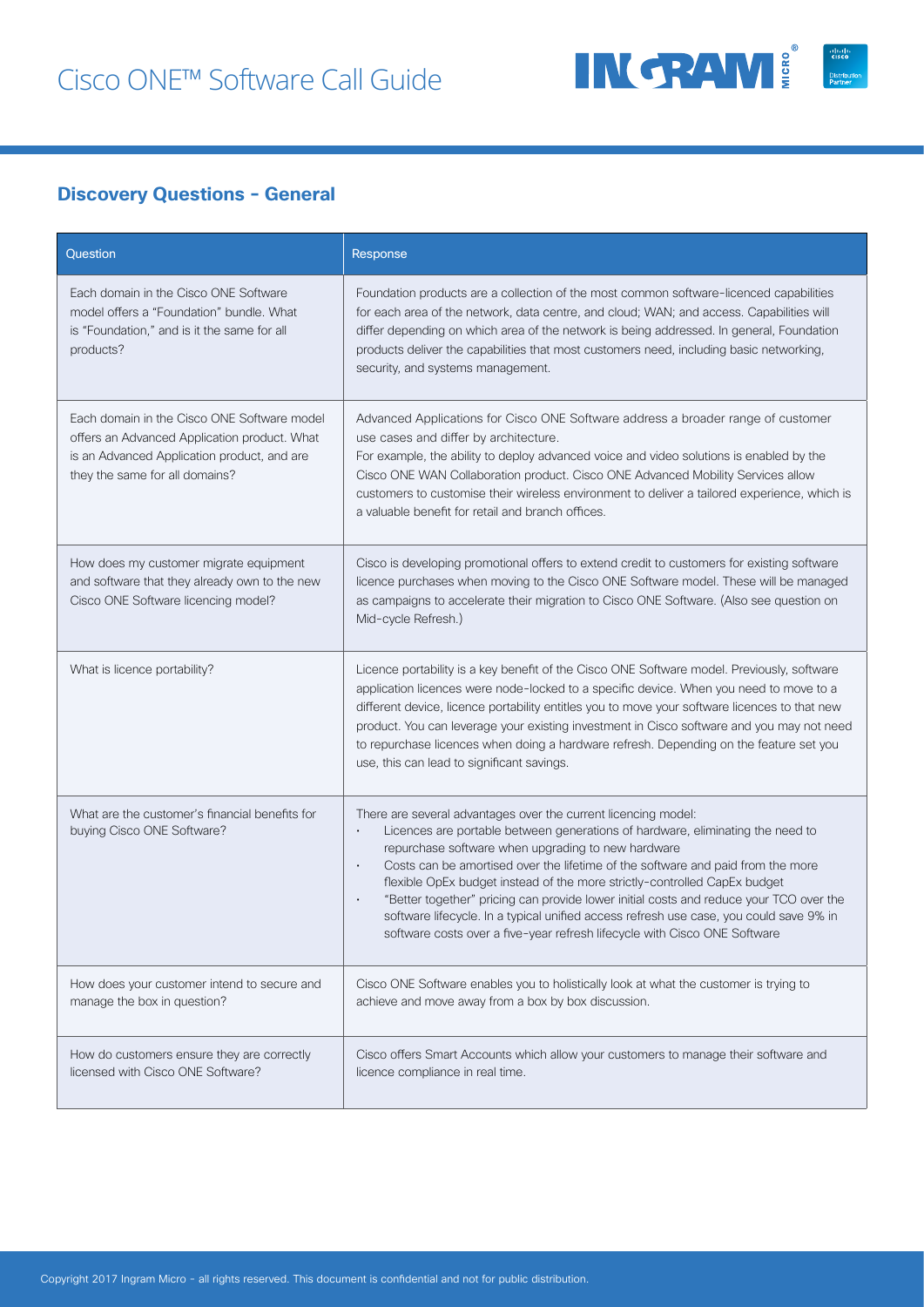

# **Objection Handling**

| Objection                                                                                                                                                                 | Response                                                                                                                                                                                                                                                                                                                                                                                                                                                                                                                                                                                                                                                                                                                                                                                                                                                                                                                                                                                                                                                                                                                                                                                                                                              |
|---------------------------------------------------------------------------------------------------------------------------------------------------------------------------|-------------------------------------------------------------------------------------------------------------------------------------------------------------------------------------------------------------------------------------------------------------------------------------------------------------------------------------------------------------------------------------------------------------------------------------------------------------------------------------------------------------------------------------------------------------------------------------------------------------------------------------------------------------------------------------------------------------------------------------------------------------------------------------------------------------------------------------------------------------------------------------------------------------------------------------------------------------------------------------------------------------------------------------------------------------------------------------------------------------------------------------------------------------------------------------------------------------------------------------------------------|
| My customers only buy what they need<br>from Cisco. They don't need extra stuff.                                                                                          | That's still an option, but with Cisco ONE Software they get added capabilities and security.<br>Cisco's suites are designed to help deliver business outcomes for the most valuable customer use<br>cases.                                                                                                                                                                                                                                                                                                                                                                                                                                                                                                                                                                                                                                                                                                                                                                                                                                                                                                                                                                                                                                           |
| Our customers buy what they want, when<br>they need it.                                                                                                                   | That makes sense, but there will be times when they need to procure and implement software<br>faster than usual. With Cisco ONE Software, they have access to all features in the product<br>whenever they need them. This solution also simplifies tracking their licences, because there are<br>fewer of them.                                                                                                                                                                                                                                                                                                                                                                                                                                                                                                                                                                                                                                                                                                                                                                                                                                                                                                                                      |
| Our customers have been burned before<br>by having to buy software that was tied to<br>the hardware and then paying again for the<br>same capabilities when they refresh. | This is precisely the reason for Cisco ONE! With Cisco ONE Software, licences are portable as<br>long as they maintain the software support service agreement, allowing them to use the software<br>with any compatible new hardware.                                                                                                                                                                                                                                                                                                                                                                                                                                                                                                                                                                                                                                                                                                                                                                                                                                                                                                                                                                                                                 |
| Aren't you just trying to get them to spend<br>more money?                                                                                                                | They are getting more; licence portability and access to ongoing innovation, as well as software.<br>Cisco's providing more value and more capabilities and simplifying the procurement process. They<br>are taking the core features necessary to deliver business outcomes, and making them available<br>in an offer that is easier to order and consume. Customers will get more from the investments<br>they've already made as they expand and enhance their overall IT capabilities.                                                                                                                                                                                                                                                                                                                                                                                                                                                                                                                                                                                                                                                                                                                                                            |
| Why should my customers buy Cisco ONE<br>Software versus à la carte products?                                                                                             | The Cisco ONE Software model realises double-digit savings over the traditional à la carte<br>model-from 9% to 55%. Cisco ONE Software has been able to deliver that savings due to<br>"better together" pricing, access to ongoing innovation, and software licence portability. It is the<br>right purchasing model for today's digital era because it helps customers to better manage their<br>network. An example would be a unified access use case where a customer has 500 branches<br>and a five-year refresh cycle. Under the current à la carte model, the cost for annual hardware<br>and software support, plus the cost for refreshing all branch hardware in the fifth year, would total<br>approximately \$16 million. With the Cisco ONE Software model, costs over the same period would<br>only be \$14.5 million, for a savings of 9%.<br>Customers will receive other significant benefits in this example:<br>Lower first-year start-up costs if the customer buys a subscription model<br>Cost savings in the fifth year as a result of licence portability<br>$\bullet$<br>Greater value because the product includes advanced capabilities that would cost more if<br>$\bullet$<br>licenced in the existing à la carte model |
| Not interested in vendor consolidation                                                                                                                                    | Cisco ONE Software interoperates well with third party solutions. Customers are under no<br>obligation to replace their existing vendors. However, many Cisco customers have found that the<br>capabilities in Cisco ONE Software provide similar capabilities to those provided by other vendors<br>and perform at least as well, if not better.<br>In addition, they get all the traditional benefits associated with vendor consolidation:<br>Fewer devices to manage and fewer purchase orders to request<br>One services contract rather than many<br>$\bullet$<br>One technical support contact<br>$\bullet$<br>Less "finger-pointing" when something goes wrong<br>$\bullet$                                                                                                                                                                                                                                                                                                                                                                                                                                                                                                                                                                   |